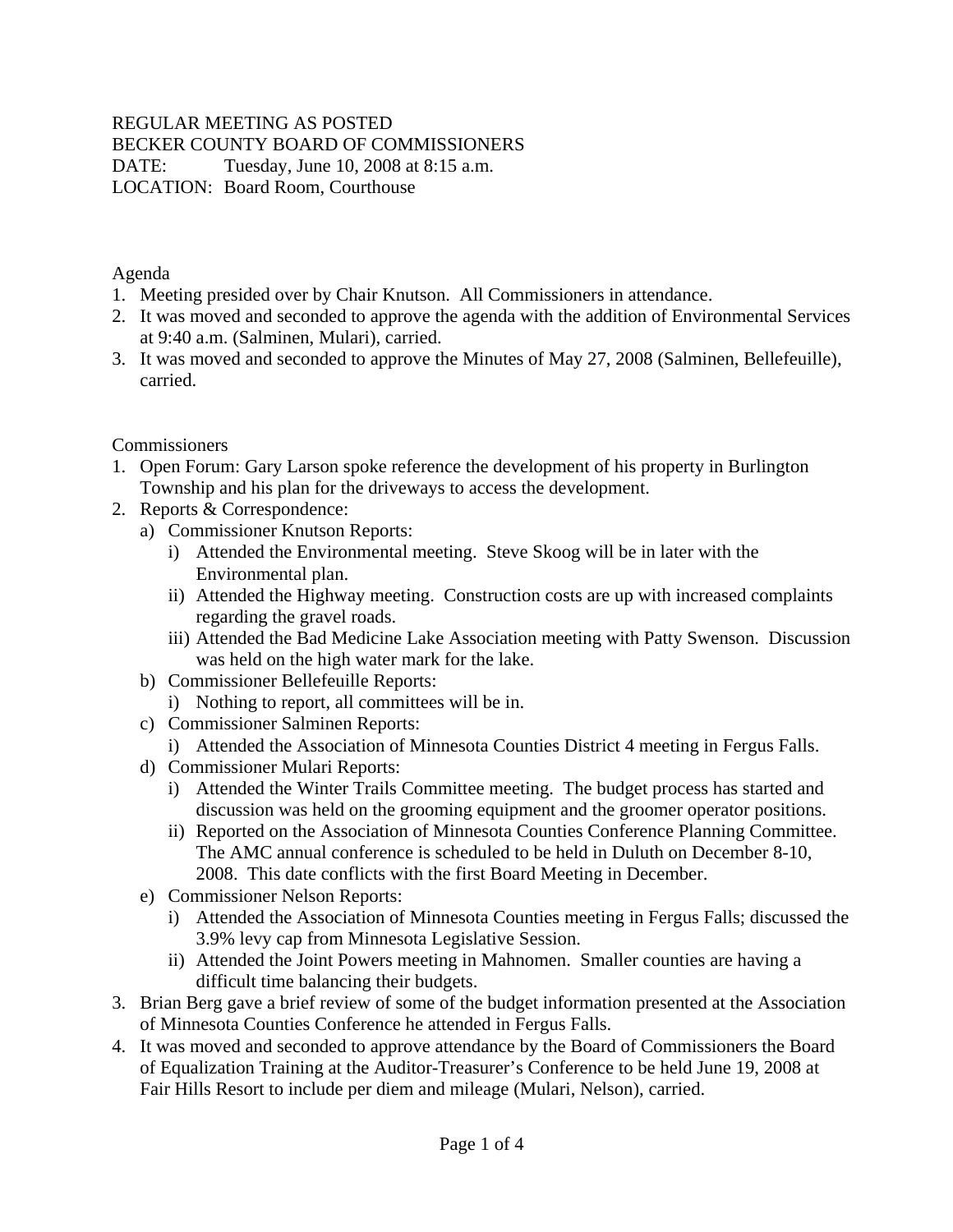- 5. By consensus, the Board agreed to change the date of the first Board meeting in December from the  $9<sup>th</sup>$  to the 16<sup>th</sup> to accommodate attendance by the Board of Commissioners at the Association of Minnesota Counties Annual Conference to be held December 8-10, 2008 in Duluth.
- 6. By consensus, the Board agreed to ask the Administrator to coordinate committees to brainstorm ideas on cost savings within the County budgets. A Budget Calendar was distributed.

#### Auditor-Treasurer

1. There were no licenses or permits.

#### Finance Committee Minutes

- 1. It was moved and seconded to approve the Claims including three over 90 day claims (1) add Ace Hardware due to missing invoices; (2) add Tires Plus due to missing invoice; and (3) add Solum Towing due to process followed for towing (Bellefeuille, Nelson), carried.
- 2. It was recommended by the Finance Committee to approve the Sheriff's request to purchase a new patrol boat at an estimated cost of \$16,750 using the 2008 Federal Boat & Water Grant money; to approve the increase of the daily fee to the State utilizing our minimum security facility from \$53/day to \$54/day; and to approve the enforcement and traffic agreements negotiated with FACE for WeFest and 10KLF events at an estimated cost of \$31,240.50 (enforcement) and \$9,678 (traffic).
- 3. It was moved and seconded to approve the Maintenance request to purchase three new vacuums and a utility cart for an estimated cost of \$1,460 (Salminen, Mulari), carried.
- 4. It was moved and seconded to approve the Maintenance request to purchase a 15 ton cooling unit for temporary heating and cooling until the remodeling is completed in the current Court House for an estimated cost of \$13,500 (Nelson, Salminen), carried.
- 5. It was recommended by the Finance Committee to have Maintenance present the Otis Elevator Contract at a later meeting.
- 6. It was recommended by the Finance Committee to approve the Highway State Aid Construction Funding advance.
- 7. It was recommended by the Finance Committee to approve the Human Services Personnel request to fill a full-time vacancy in the Support Enforcement Aide position.
- 8. It was moved and seconded to approve the Environmental Building Change Order for door tracks on the new building at the Transfer Station for an estimated cost of \$2,103 (Salminen, Mulari), carried.

## **Sheriff**

- 1. It was moved and seconded to approve the addition to the agenda of remote electronic monitoring and Indian Health Services (Salminen, Mulari), carried.
- 2. It was moved and seconded to approve the acceptance of the 2008 Federal Boat & Water Grant for the equipment purchase of a new patrol boat in the amount of \$16,749 (Bellefeuille, Salminen), carried.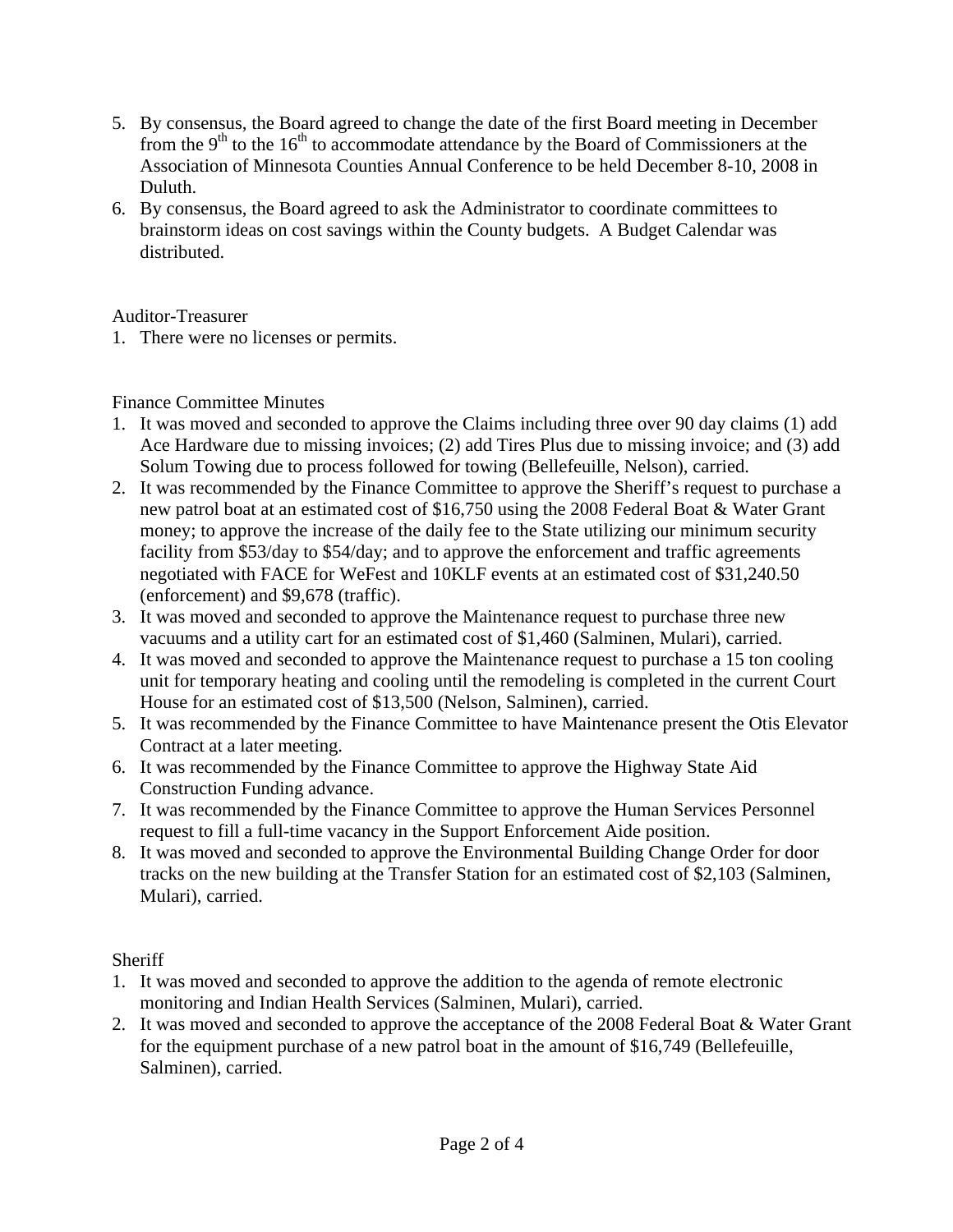- 3. It was moved and seconded to approve the Joint Powers Agreement for fiscal year 2008-2009 increasing our fees from \$53/day to \$54/day per inmate slated for State Work Release at Minimum Security (Salminen, Nelson), carried.
- 4. It was moved and seconded to approve signing contract with FACE for enforcement at WeFest in the amount of \$15,394.50, traffic at WeFest in the amount of \$15,846, and enforcement at 10KLF in the amount of \$9,678 (Salminen, Bellefeuille), carried.
- 5. It was moved and seconded to approve an additional \$5,000 for remote electronic monitoring for a total of \$20,000 (Salminen, Mulari), carried.
- 6. Information was presented on Indian Health Services. Senator Coleman and Representative Peterson are actively pursuing the issue investigating the why and how the services were withdrawn from Becker County.

## Sunnyside Care Center

1 . Janet Green, Ecumen, introduced Katie Lundmark, Sunnyside Administrator. Katie presented the Strategic Action Plan for 2008. Janet Ashmore and Brad Grant, Sunnyside Board Members, were in the audience and Brad Grant, Board Chair, offered input also. Katie Lundmark will contact Commissioners in the near future to discuss the possibility of a roundtable financial discussion.

## Highway

- 1. It was moved and seconded to approve the advance for financing approved County State Aid Highway projects in an amount up to \$200,000 (Salminen, Nelson), carried.
- 2. A construction update was presented on current projects.

# Environmental

1 . By consensus after discussion the Board agreed to move forward with the proposed Administration Building at the Becker County Transfer Station.

## Human Services

- 1. It was moved and seconded to approve the personnel request for a full-time Support Enforcement Aide due to an internal promotion, Resolution 06-08-1B (Salminen, Mulari), carried.
- 2. It was moved and seconded to approve the Corporate Foster Care Background Study Fee Policy beginning August 1, 2008 in the amount of \$350 for initial licensing inspections and related services, \$200 for re-licensing inspections and related services, and \$50 per background study request plus any charges due to other states to conduct a background check in another state (Salminen, Mulari), carried.
- 3. It was moved and seconded to approve the Human Services Claims (Salminen, Nelson), carried.
- 4. It was moved and seconded to approve the Community Health Claims (Salminen, Nelson), carried.
- 5. It was moved and seconded to approve the Transit Claims (Salminen, Nelson), carried.